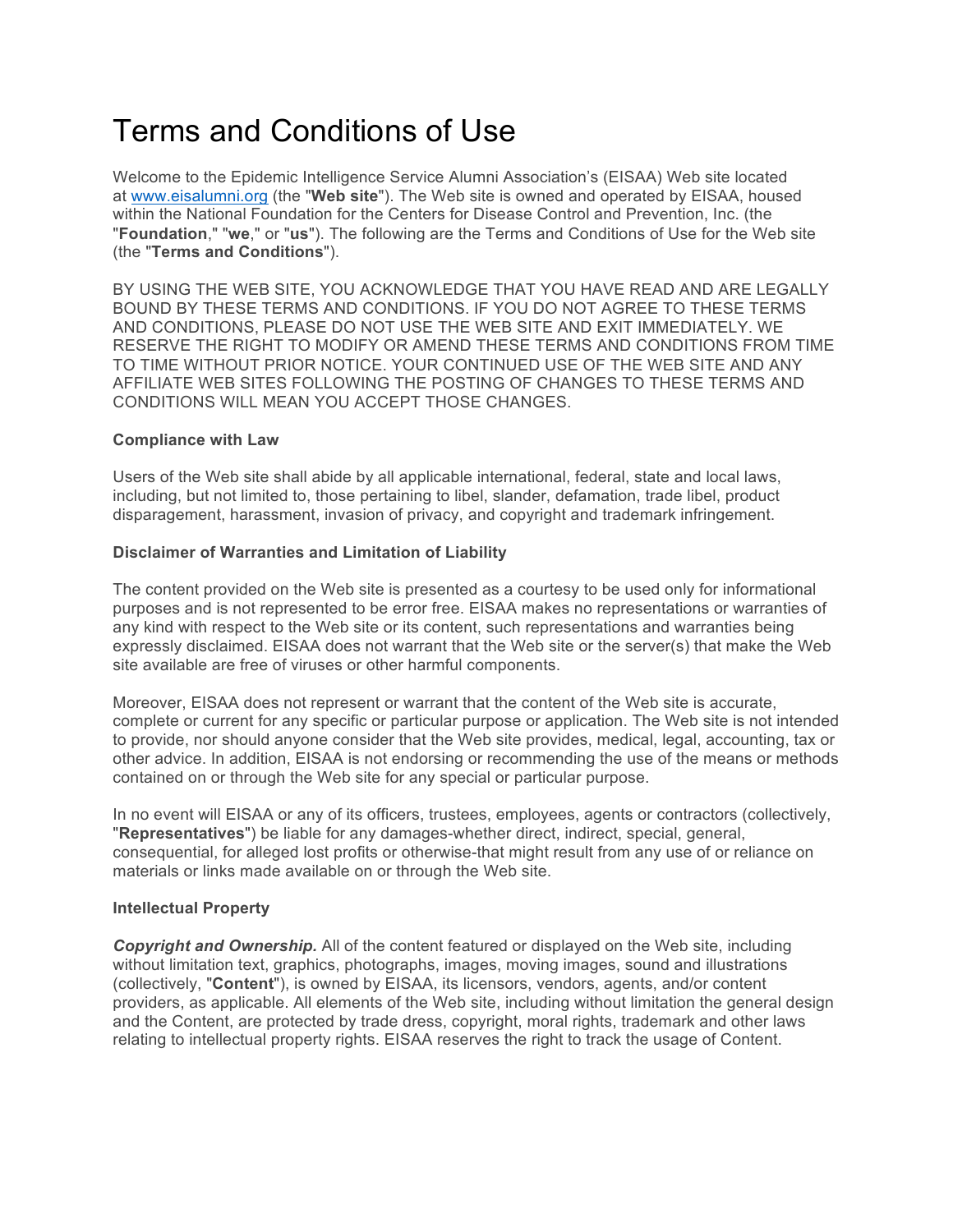Except as may be otherwise indicated in specific documents within the Web site, you are authorized to view, play, print, and download documents, audio and video found on the Web site for personal, informational and noncommercial purposes only. You may not modify any of the materials, and, except as set forth below, you may not copy, distribute, transmit, display, perform, reproduce, publish, license, create derivative works from, transfer or sell any information or work contained on the Web site. You will not remove any copyright, trademark or other proprietary notices from Content found on the Web site.

Text materials on the Web site may be used, downloaded, reproduced, publicly displayed or reprinted for personal or noncommercial purposes provided that the following attribution appears in all copies: "Reproduced with permission of the EIS Alumni Association." Permission to reproduce text materials for commercial application (e.g., book publishing) must be obtained from EISAA in writing.

Unless we have expressly made a file available for download, prior permission to use, download, reproduce, publicly display or republish any of the non-text materials on the Web site (e.g., software, graphic images, video and audio files) must be obtained from EISAA or any other designated copyright owner, as applicable.

In using Content in accordance with these Terms of Use, you may not (1) state or imply that EISAA is endorsing you, your viewpoints or any of the products or services that you or your organization may provide, or (2) represent that you or your organization has a relationship with EISAA or any of the events, products or services that EISAA provides unless that relationship is the subject of a written agreement that has been signed by EISAA.

You will not access any Content from the Web site through any technology or means other than the pages of the Web site itself, the Embeddable Player (as defined below), the Widgets (as defined below) or such other explicitly authorized means as EISAA may designate.

*Trademarks.* All trademarks, service marks and trade names of EISAA or the CDC Foundation used in the Web site (including, but not limited to, EISAA and the CDC Foundation name and the EISAA and CDC Foundation logos) (collectively, the "**Marks**") are trademarks of EISAA and the CDC Foundation or its licensors, vendors, agents and/or content providers. You may not use, copy, reproduce, republish, upload, post, transmit, distribute or modify the Marks in any way, including in advertising or publicity pertaining to distribution of materials on the Web site, without EiSAA or the CDC Foundation's prior written consent. The use of the Marks on any other Web site or network computer environment is not allowed.

*Embeddable Player and Widgets* To the extent that EISAA makes available to you through the Web site (or otherwise) an embeddable player for viewing video and playing audio Content from the Web site (the "**Embeddable Player**") and/or "**widgets**" to obtain access to Content from the Web site ("Widgets"), you agree as a condition to accessing and using such items that:

- You will not alter or modify any part of the Embeddable Player, the Widgets or any of their related technologies.
- You will include a prominent link back to the Web site on the pages containing the Embeddable Player and/or Widgets, and you may not modify, build upon or block any portion of the Embeddable Player and/or Widgets in any way.
- You will not use the Embeddable Player and/or Widgets for any commercial use, without the prior written authorization of the Foundation. Prohibited commercial uses include any of the following actions taken without the Foundation's prior written approval:
- $\circ$  sale of access to the Web site or its related services (such as the Embeddable Player and Widgets) on another Web site; and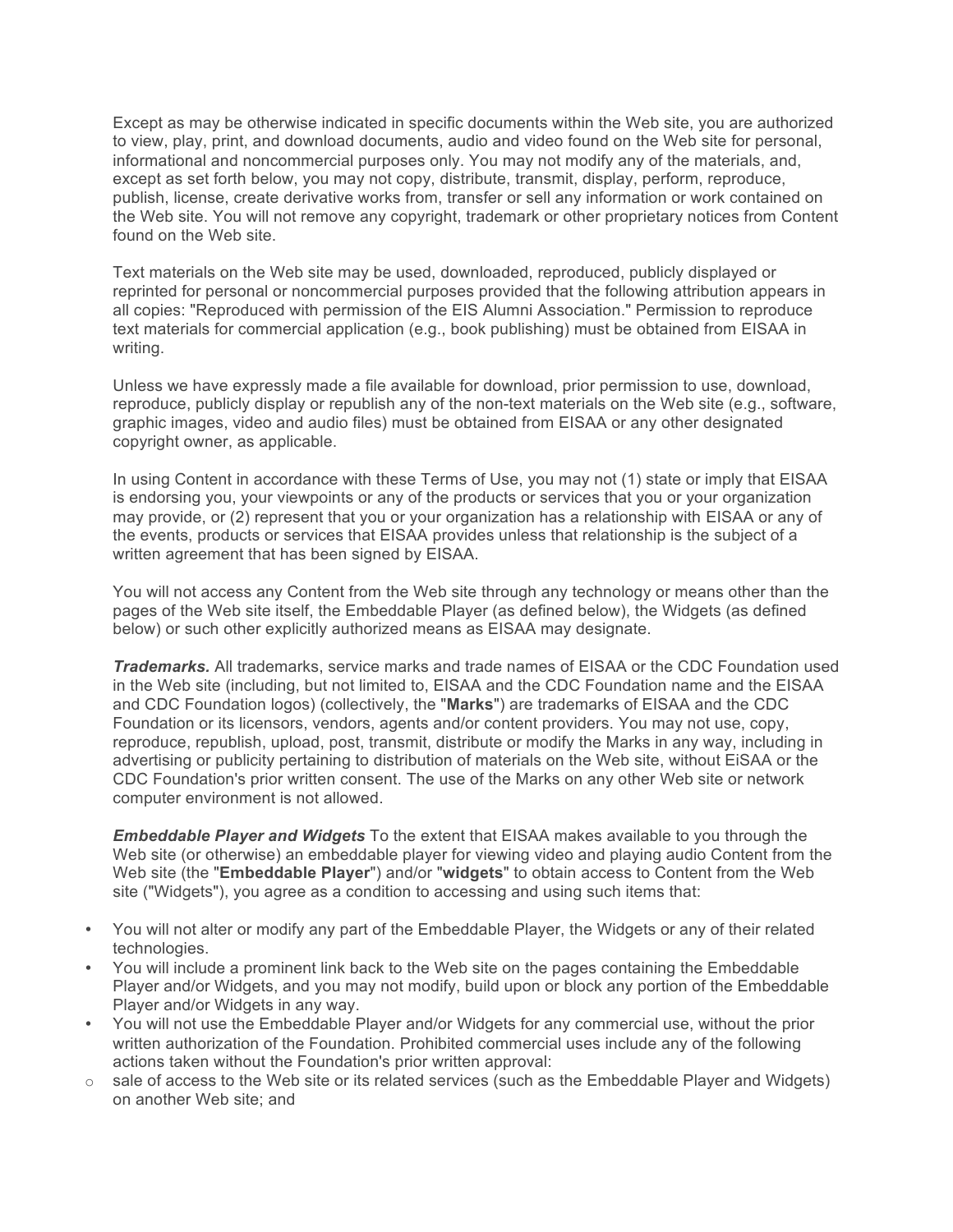$\circ$  use of the Web site or its related services (such as the Embeddable Player and Widgets), for the primary purpose of gaining advertising or subscription revenue.

## **Services**

On the Web site we may offer blogs, online communities, and other services that provide an opportunity for you to post comments and other content to Web site (collectively, the "Services"). The use of the Services is subject to these Terms of Use and any additional provisions that may be specified as a condition to using the Services.

*Member Account, Password and Security.* Some of the Services may require that you create/receive a password and account designation before using the Services. You are responsible for maintaining the confidentiality of any such password and account, and are fully responsible for all activities that occur under your password or account. If you allow third parties to access the Services through your username and password, you will defend and indemnify EISAA and the CDC Foundation and its trustees, employees, agents, affiliates, successors and assigns from and against any liability, costs or damages arising out of claims or suits based upon or relating to such access and use. You agree to immediately notify EISAA and the CDC Foundation of any unauthorized use of your password or account or any other breach of security related to the Services of which you are aware.

*Unlawful or Prohibited Use.* As a condition of your use of the Services, you will not use the Services for any purpose that is unlawful or prohibited by these Terms of Use or is otherwise prohibited under applicable law. You may not use the Services in any manner that could damage, disable, overburden, or impair the Services or interfere with any other party's use and enjoyment of the Services. You may not attempt to gain unauthorized access to any Services.

*Use of the Services.* All users of the Services agree to act responsibly. EISAA and the CDC Foundation do not control the content posted through the Services and, as such, does not guarantee the accuracy, integrity, quality or availability of such content.

Although we do not censor the content being posted, we reserve the right to not post, or to remove after its posting, any content which in our sole discretion we deem to violate our guidelines. Such content may be removed immediately and without prior notice, and further postings by the individual may be blocked. For content that is covered by intellectual property rights, like photos, documents, etc., you grant EISAA and the CDC Foundation a non-exclusive, transferable, sub-licensable, royalty-free, worldwide license to use any content that you post on or in connection with the Services.

Use of the Services is subject to these rules:

- 1. As a 501(c)(3) public charity, the CDC Foundation is prohibited from supporting attempts to influence the outcome of any election for public office or engaging in lobbying activity. Accordingly, these types of content are prohibited:
- Content that expressly or impliedly endorses or opposes any candidate for public office; and
- Content that encourages others to contact a government official to express support for, or opposition to, any legislation, including a specific legislative proposal that has not yet been introduced.
- In addition, hyperlinks to Web site pages that contain these types of content, or which direct users to such materials, also are prohibited.
- 2. Be respectful of others -- do not post:
- Content that is unlawful, harmful, threatening, abusive, harassing, tortuous, defamatory, vulgar, sexually explicit, obscene, pornographic, libelous, invasive of another's privacy, hateful, or racially, ethnically or otherwise objectionable;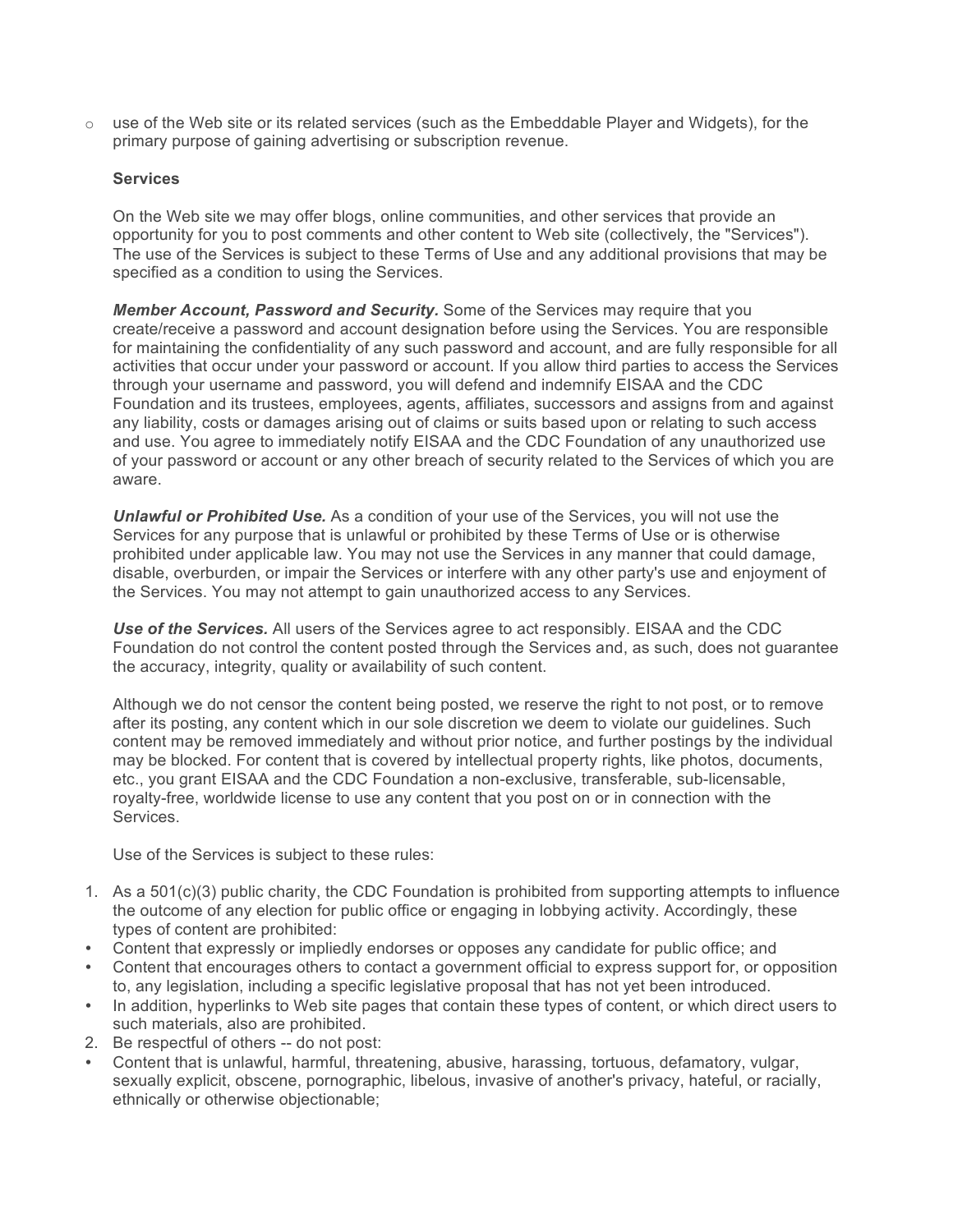- Content that falsely states or otherwise misrepresents your identity, affiliation with EISAA or the CDC Foundation, or any person or other entity;
- Confidential business or personal information, or content that infringes any trademark, trade secret, copyright or other proprietary rights of any party;
- Content that makes available unsolicited or unauthorized advertising, promotional materials, sweepstakes, junk mail, spam, chain letters, pyramid schemes, or any similar form of solicitation;
- Content that is fraudulent, false, inaccurate or misleading;
- Content that violates any law, ordinance or regulation; that promotes illegal activities; that is harmful to minors; or
- Links to files that contain viruses, Trojan horses, worms, time bombs, cancelbots, corrupted files, or any other similar software or programs that may damage the operation of another's computer or property of another;

## **Access and Interference**

You agree not to circumvent, disable or otherwise interfere with security-related features of the Web site or features that prevent or restrict use or copying of any content or enforce limitations on use of the Web site or the Content therein.

You agree that you will not use any bot, crawler, harvester, indexer, robot, spider, scraper or any other automated means to access, compile, read or gather content from the Web site automatically.

Additionally, you agree that you will not: (a) take any action that, in our sole discretion, imposes, or may impose an unreasonable or disproportionately large load on our infrastructure; (b) interfere or attempt to interfere with the proper working of the Web site or any activities conducted on the Web site; or (c) bypass any measures we may use to prevent or restrict access to the Web site.

#### **Indemnification**

You agree to indemnify, defend and hold harmless EISAA and the CDC Foundation and the Representatives from and against any and all losses, damages, liabilities and costs of every nature incurred by any of them in connection with any claim, damage or loss related to or arising out of: your use of the Web site, any assistance or services provided by us or the Representatives to you, any alleged unauthorized use of the Web site by you, or any breach or alleged breach by you of these Terms and Conditions. You agree to cooperate fully in the defense of any of the foregoing. We reserve the right, at our own expense, to control exclusively the defense of any matter otherwise subject to indemnification by you and you will not settle any matter without our prior written consent. Your obligation to indemnify, defend and hold harmless shall be limited to the extent that you are afforded sovereign immunity under applicable federal, state or local laws. In such cases where your obligation to indemnify may be limited due to the requirements of federal, state or local laws, you shall be responsible for the ordinary negligent acts and omissions of your agents and employees causing harm to persons not a party to these Terms and Conditions.

#### **Release**

In the event that you have a dispute with one or more other users of the Web site, you release EISAA and the CDC Foundation and Representatives from any and all claims, demands and damages (actual and consequential) of every kind and nature, known and unknown, suspected and unsuspected, disclosed and undisclosed, arising out of or in any way connected with such disputes.